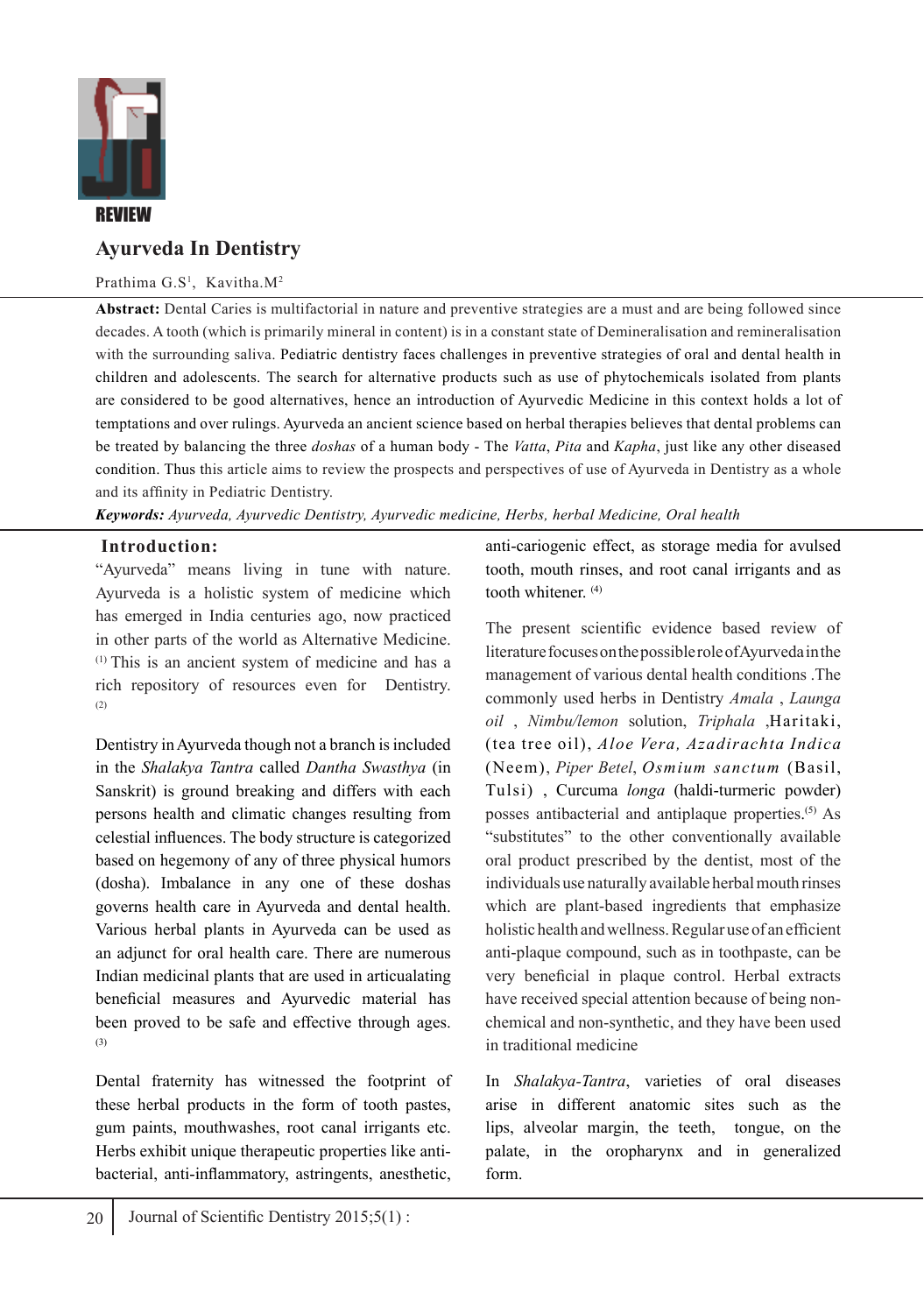#### *Ayurveda In Dentistry Prathima et al*

Ayurveda includes therapies for treatment of these Orofacial Diseases such as oral cleansing, extractions, excisions, flap surgeries etc. Ayurveda also recommends daily use of therapeutic procedures as preventive measures such as *Dant dhavani* , *Jivha lekhana* , *Gandoosha* or oil pulling and tissue regeneration therapies. Some of the scientifically proven salubrious effects of these procedures are exemplified below. (1-3)

## **Tooth brushing (***Dant dhavani***)**

Ayurveda asserts on the use of herbal brushes twice daily to prevent diseases. The procedure consists of use of twig/stick at one end, chew on it and eat it slowly. *Azadirachata Indica* is the most famous herbal chewing sticks. The twigs and oil of *Azadirachata Indica* contain substances that has broad spectrum antimicrobial activity and when incorporated in toothpaste reduces gingival irritation.

Herbal based tooth paste made up of *Chamomile, Echinacea, Sage, Myrrh, Rhatany and Peppermint oil* has been found to be as effective as conventional toothpastes. These brushes are nine inches in length, made up of either "*kashaya*", "*katu*" or"*tikta*" , Fresh stems of liquorices (*Glycyrrhiza glabra*) are recommended for receding and atrophic gums, and for pale hypertrophic gums the Arjuna tree, fever nut and milkweed plant . Masticating these sticks causes attrition and leveling of biting surfaces, enhances salivary secretion and help in plaque control while some stems have an anti-bacterial action.<sup>(3)</sup> Kadam et al in their study proved that the chewing sticks have medicinal and anti-cariogenic properties.<sup>(2-1</sup> 3)

In 2014 Ranjit et al studied the Antimicrobial activity of leaf and bark extract of *Azadirachta indica* (Neem), showed more zones of inhibition against Vibrio cholerae and Bacillus subtilis, while E. Coli and S. Typhi are less susceptible to Neem extract (7)

In 2011 Anirban Chatterjee et al evaluated the anti gingivitis and anti plaque effect of an *Azadirachta Indica*(neem) mouth rinse on plaque induced gingivitis and showed that *Azadirachata Indica* mouth rinse is as effective in reducing periodontal indices as Chlorhexidine. (8)

Almas et al in 2004 concluded in their study that Strep. Mutans were more susceptible to *Miswak* antimicrobial activity than lactobacilli.<sup>(8)</sup> Sharma A et al found that Neem sticks were commonly used by children in Kangra District of Himachal Pradesh. (9)

Sumanth et al (1992) evaluated the efficacy of mango leaf as an oral hygiene aid and concluded that *Mongiferin* had significant antibacterial property against certain strains of Pneumococcal, Streptococcal, and Lactobacillus Acidophilus (10)

## **Jivha lekhana :**

The early Ayurvedic text, says that cleaning the tongue, dethrones offensive smell, distastefulness and by cleaning out the white coat on the tongue, teeth and mouth brings relish immediately. People who clean their tongue on a daily basis can validate the invigorating effects of this practice. In fact, by removing the coating and stimulating the tongue, helps balance the heavy and dulling qualities of *Kaphadosha* in your physiology which, if left untreated, can lead to Halitosis. This novel method is a direct way of removing *Ama*, an imbalance in the gastrointestinal system.

Scraping of tongue removes bad odour (halitosis) by stimulating the reflex points, improves the sense of taste, activates the secretion of digestive enzymes and eliminates bacterial growths . Clinical evidence also shows that the use of tongue scrapers on a regular basis has a significant role in eliminating anaerobic bacteria and reduces halitosis .(9) The *Charaka Samhita* states that "tongue scrapers should be made of metal , should be blunt and rounded, so as to prevent injury to s the tongue". Stainless steel scrapers, which are now extensively available and resist corrosion, are effective as well.

## **ORAL CLEANSING:**

*Kavala* and *Gandoosha* are two traditional methods of oral cleansing, a specialized therapy to treat as well as to preclude oral diseases. The difference lies in the dosage and technique of use of drug. In *Gandoosha* the medicated fluid is held mouthful for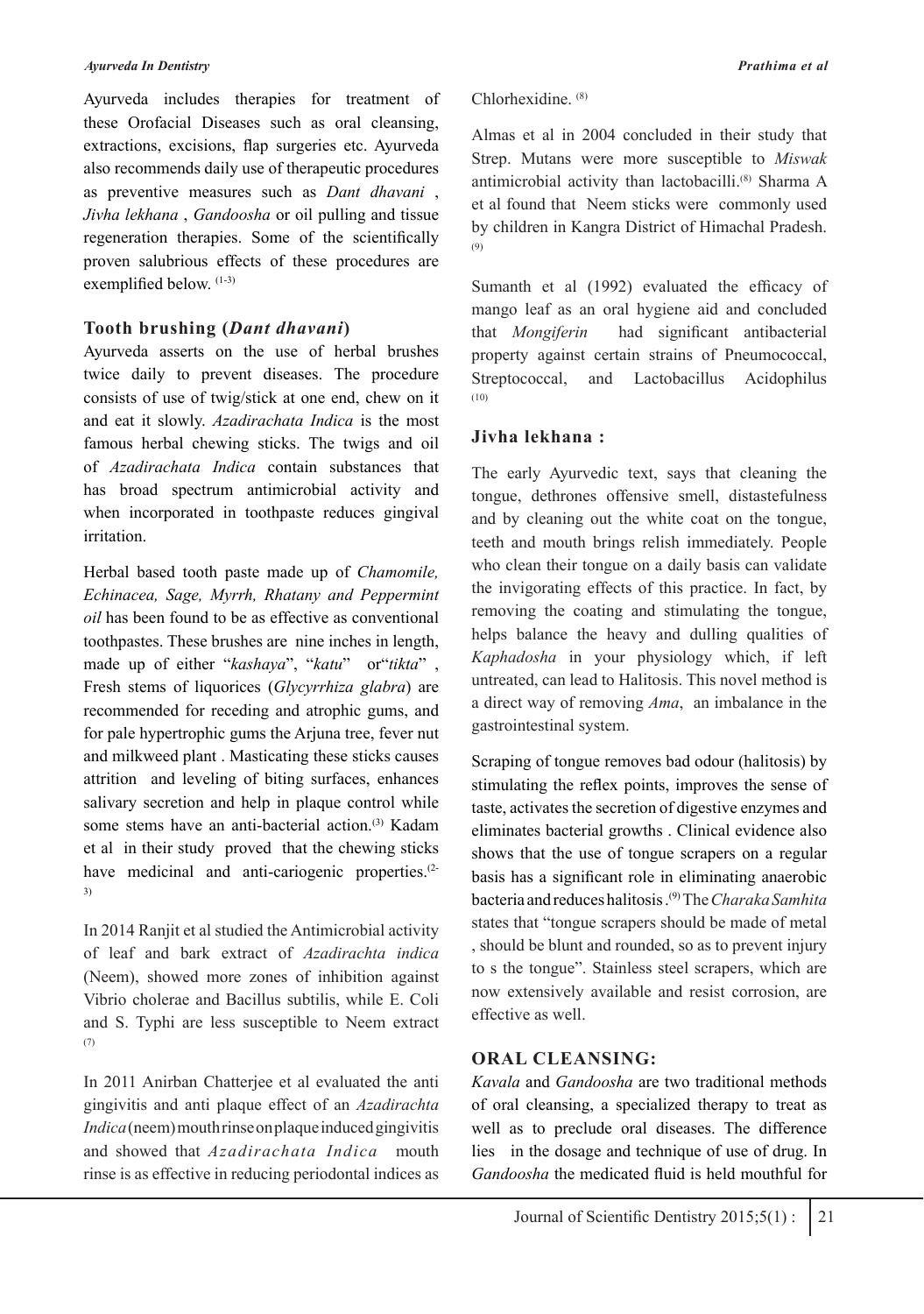### *Ayurveda In Dentistry Prathima et al*

a period of time and then spat out whereas in *Kavala graham* its only three fourth full, the fluid is swished and then spat out.<sup>(8)</sup>

 In 2014 G Subramanian et al studied the antimicrobial activity of methanol leaf extracts of Tulsi , against three human pathogens Escherichia coli, Staphylococcus Aureus and Candida albicans and showed significant zones of inhibition against bacteria and fungi, This proved the effectiveness of organic extracts of plants. (11)

S Tandon et al studied the Effect of *Triphala* mouthwash on the caries status and concluded that the cost of *Triphala* mouthwash is cost effective when compared to commercially available Chlorhexidine mouthwash, has no side effects and can be used for a long period of time. (12)

Oil pulling is an ancient ayurveda procedure that involves swishing oil in the mouth for oral and systemic health benefits. This therapy is practiced extensively as a traditional folk remedy using edible oils like "sunflower or sesame oil for strengthening teeth, gums, jaws and cracked lips. $(13)$  Oil pulling therapy is clinically and radiographically very effective against gingivitis  $^{(3)}$ 

Sawsan et al studied the Antibacterial Activities of fresh minced garlic and fresh lemon solution, which showed the inhibition of all bacterias. Further investigations are needed to evaluate their biological behaviors on periapical tissues. (14)

The mechanism of the action of oil pulling therapy is not clear. Its been claimed that swishing stimulation of the enzymes takes place due to swishing which draws the toxins out of the blood because the oral mucosa does not act as a semi permeable membrane to allow toxins to pass through. (13) The oil and fluid used in oral cleanisng procedures protects the oral cavity from infection and inflammation by its antioxidant property. These mechanisms play a role in the reduction of plaque scores and microbial load in the oral cavity. The bacterial adhesion and plaque co-aggregation is reduced due to the viscosity and bacterial adhesion. (15-16)

 Faizal C et all studied the effectiveness of coconut oil in plaque related gingivitis saw a significant reduction in the plaque formation and gingivitis from day 7 and continued to decrease during the period of study.  $(17)$ 

In 2011 Asokan *et al.* have shown that the oil-pulling therapy with sesame oil has been equally effective in reduction of *Streptococcus mutans* count, plaque index, modified gingival index scores and plaqueinduced gingivitis as compared to Chlorhexidine mouthwash.<sup>(13)</sup>

## **Tissue regeneration therapies :**

 In ayurveda, the well known herb, *Amla* is a general rebuilder of oral health. *Amla* works well as a mouth rinse. One to two grams per day can be taken orally in capsules for the long-term benefit to the teeth and gums, enhancing healing and development of connective tissue. Regular use of *Bilberry* and *Hawthorn Berry* fruits stabilize collagen and enhance the gum tissue. Herbs such as *Yellow Dock root, Alfalfa leaf, Cinnamon bark* and *Turmeric* root are taken internally to facilitate the proper growth of skeleton and the joints.

In 2012 Boonyagul et al showed that *Acemannan*  accelerates bone formation, Induces Bone Marrow Stromal Cells proliferation, differentiation, and mineralization<sup>(18)</sup>

## **Conclusion:**

Oral health is one of the most common health issues in developing countries. An alternative therapy, herbal medicine is getting popularized throught out the world.

The Science of ayurveda should be integrated with modern dentistry and Dentist`s can be encouraged to use natural herbal remedies in various dental treatments for both children and adults. Further research needs to be focused on the affinity of its use in pediatric dentistry because of its side effects and taste . Pediatric Dentists should be knowledgeable about these traditional and emerging, preventive and therapeutic products because a large number of patients may prefer to use so. The use of these products must be made by patients and/or their dental health providers, based on their oral health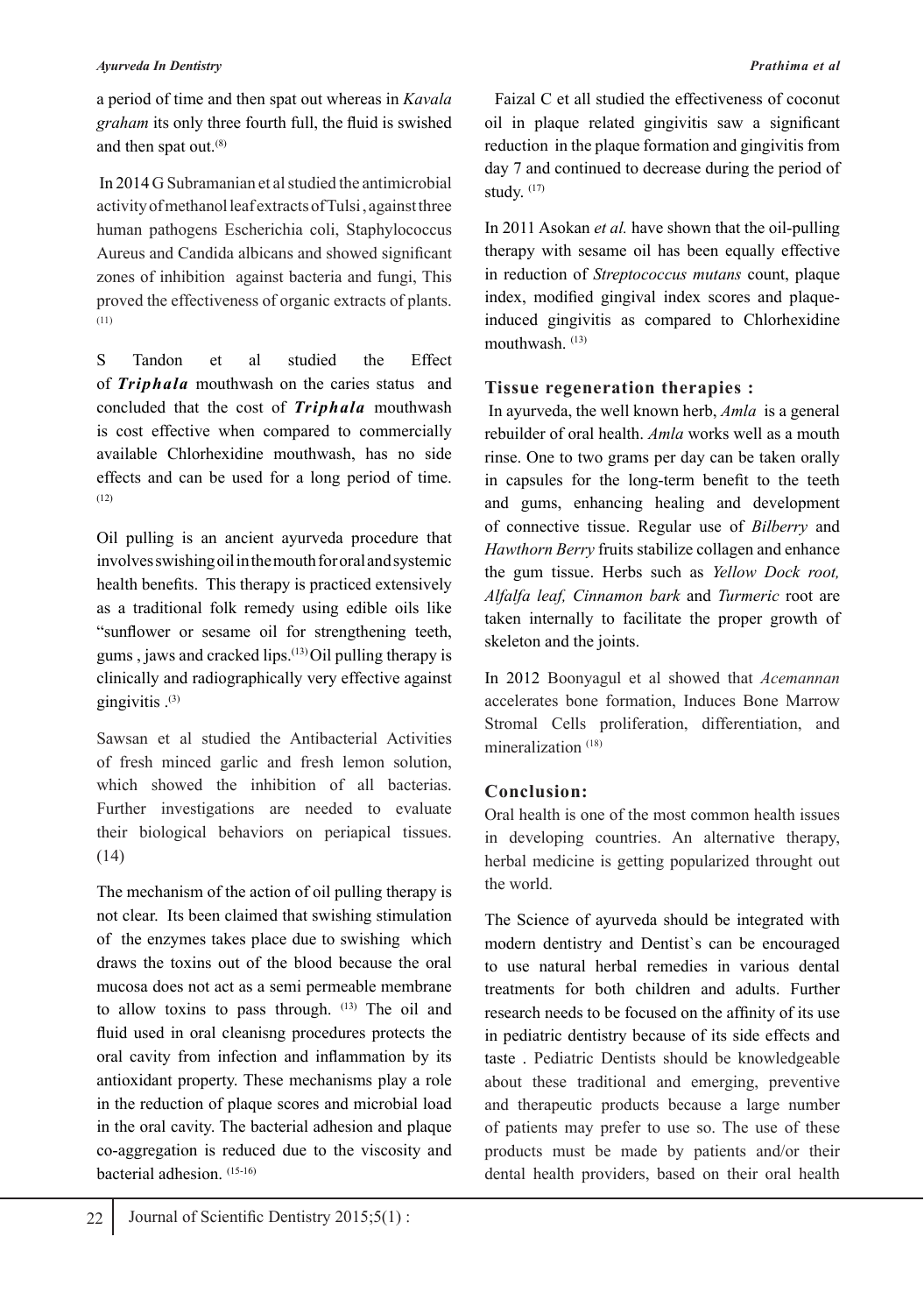needs, especially for use in children for their safety.

### **References:**

- 1. Patil AA, Deosarkarb B, Nirasc S, Chaudhari V: Oral Health & Ayurveda. J Ayurveda Integr Med; 2(2): 64–68.
- 2. Avinash Kadam, B S Prasad, Dinesh Bagadia, V R Hiremath: Effect of Ayurvedic herbs on control of plaque and gingivitis: a randomized controlled trial. Ayu. 2011; 32(4): 532–535.
- 3. Patil AA, Deosarkarb B, Nirasc S, Chaudhari V: Oral Health & Ayurveda. Journal of Interdisciplinary Dental Sciences 2013; 2(2):
- 4. Jain N, Rajwar YC, Batra M, Singh HP, and Bhandari R, Agarwal P. Dentistry: Turning towards Herbal Alternatives: A Review. Sch. J. App. Med. Sci., 2014; 2(1C):253-257.
- 5. Gupta D, Nayan S, Tippanawar HK, Patil GI, Jain A, Momin RK, Gupta RK: Are herbal mouthwash efficacious over chlorhexidine on the dental plaque?. Phcog Res 2015; 277-81.
- 6. Hooda A, Rathee M, Singh J. Chewing Sticks in the Era of Toothbrush: A Review. The Internet Journal of Family Practice. 2009; 9(2): 1-6.
- 7. Ranjit R. Raut, Ajit R. Sawant and Bhagyashree B. Jamge: Antimicrobial activity of Azadirachta indica (Neem) against Pathogenic Microorganisms. Journal of Academia and Industrial Research (JAIR) Volume 3, Issue 7 December 2014.
- 8. Chatterjee, Anirban et al.,"To Evaluate the Antigingivitis and Antipalque Effect of an *Azadirachta Indica* (neem) Mouthrinse on Plaque Induced Gingivitis: A Double-Blind, Randomized, Controlled Trial." *Journal of Indian Society of Periodontology* 15.4 (2011): 398–401. *PMC*. Web. 18 Oct. 2015
- 9. Sharma, Anupriya et al. "Oral Health Status and Treatment Needs among Primary School Going Children in Nagrota Bagwan Block of Kangra, Himachal Pradesh." *Journal of Indian Society of Periodontology* 18.6 (2014): 762–766.
- 10. Singh. A, & Purohit, B. (2011). Tooth brushing, oil pulling and tissue regeneration: A review of holistic approaches to oral health. *Journal of Ayurveda and Integrative Medicine*, *2*(2), 64–68.
- 11. Gomathinayagam Subramanian, Brij B. Tewari, Rekha Gomathinayagam : Studies of Antimicrobial Properties of Different Leaf Extract of Tulsi (*Ocimum tenuiflorum*) against Human Pathogens. American International Journal of Contemporary Research Vol. 4, No. 8; August 2014.
- 12. Bajaj N, Tandon S: The effect of *Triphala* and *Chlorhexidine* mouthwash on dental plaque, gingival inflammation, and microbial growth. *International Journal of Ayurveda Research*. 2011;2(1):29-36.
- 13. Asokan S,Rathan J, Muthu M S,Rathna PV, Emmadi P, Raghuraman, Chamundeswari: Effect of oil pulling on Streptococcus mutans count in plaque and saliva using Dentocult SM strip mutans test: A randomized, control, triple-blind study.J Indian Soc Pedod Prec Dent 2008;26:12-7.
- 14. Sawsan T. Abu Zied and Somaia A. L. Eissa : Comparative Study On Antibacterial Activities Of Two Natural plants versus Three different intracanal Medication**s.**
- 15. Jauhari D, Srivastava N, Rana V, Chandna P: Comparative Evaluation of the Effects of Fluoride Mouthrinse, Herbal Mouthrinse and Oil Pulling on the Caries Activity and Streptococcus mutans Count using Oratest and Dentocult SM Strip Mutans Kit. Int J Clin Pediatric Dent. 2015 May-Aug; 8(2): 114–118
- 16. Anand TD, Pothiraj C, Gopinath RM, Kayalvizhi B.: Effect of oil-pulling on dental caries causing bacteria. Afr J Microbiol Res.2008; 2:63–66.
- 17. Faizal C. Peedikayil, Prathima Sreenivasan, and Arun Narayanan: Effect of coconut oil in plaque related gingivitis — A preliminary report ,Niger Med J.2015 Mar-Apr;56(2) ;143-147
- 18. Sani Boonyagul,Wijit Banlunara , Polkit Sangvanich , Pasutha Thunyakitpisal: Effect of acemannan, an extracted polysaccharide from Aloe vera, on BMSCS proliferation, differentiation, extracellular matrix synthesis, mineralization, and bone formation